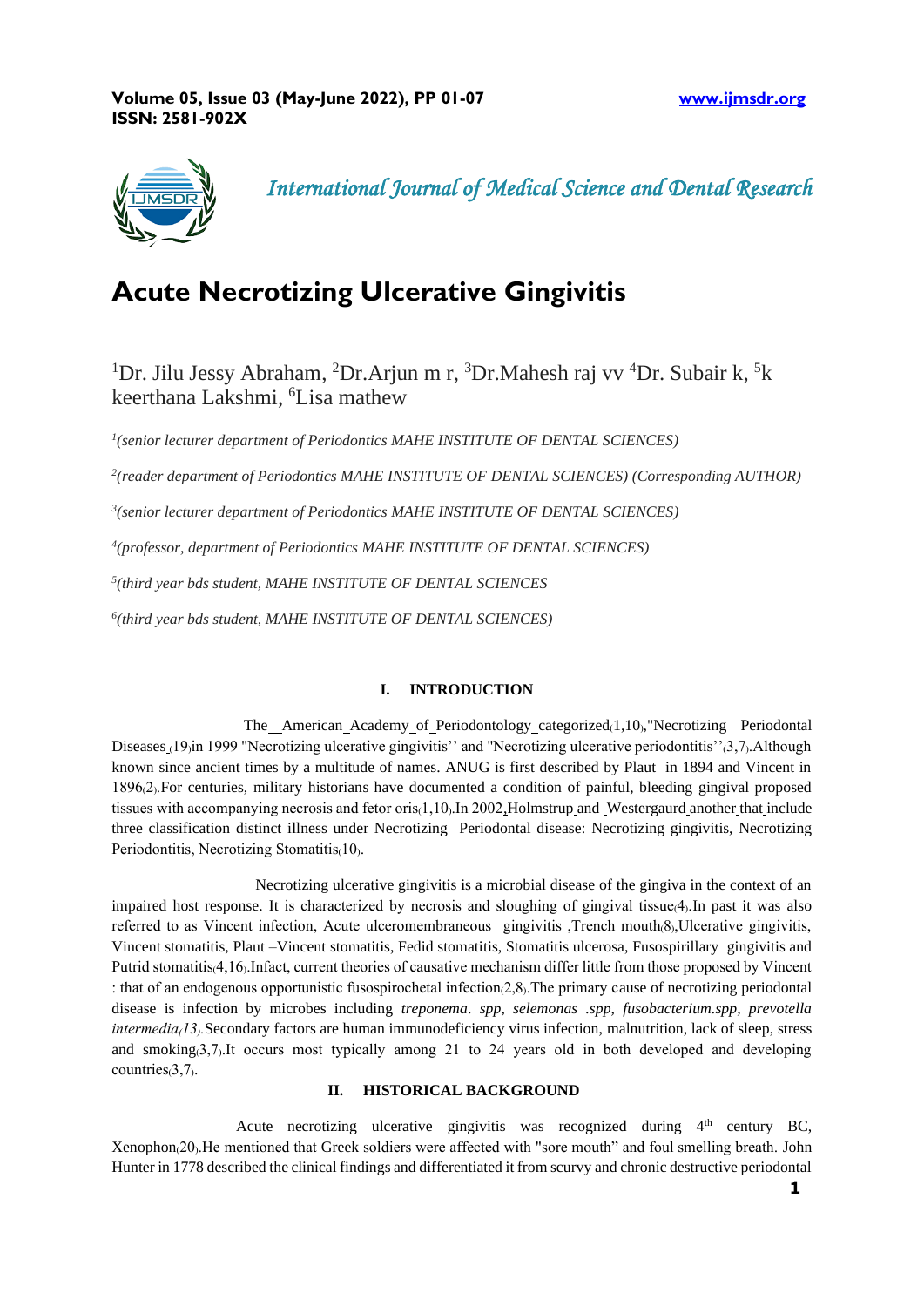## **Volume 05, Issue 03 (May-June 2022), PP 01-07 [www.ijmsdr.org](http://www.ijmsdr.org/)  ISSN: 2581-902X**

disease. NUG occurred in epidemic form in the French army in 19<sup>th</sup> century, and in 1886 Hersch discussed some features associated with the disease, such as lymph node enlargement, fever, malaise and increase salivation<sub>(4,13</sub>). In the 1890s, Plaut and Vincent described the disease and attributed its origin to fusiform bacilli and spirochetes $(4,9)$ .

#### **III. EPIDEMIOLOGY**

 The incident of ANUG varies widely depending on the population studied and the clinical criteria used  $(1)$ .

The prevalence of NUG appears to have rather low in United States and Europe before 1914 $4$ . A 1951 study by Pendborg of the Danish armed forces noted an incident of ANUG of 69% in newly conscripted sailors. In 1963, Giddon et al studied ANUG in college students and reported an incidence of 0.9%. In 1973 Barnes et al studied the incidence of ANUG in a U.S military population and found an incidence of 0.19%.Barnes and coworkers also found 94.5% of individuals with ANUG were white , 81.7% were less than 21 years of age and 96.3% were male. Horning et al in 1990 studied another military population and found an incidence of ANUG of  $0.5\%$ <sub>(1)</sub>.

 Stevens et al studied the incidence of ANUG in a general clinical population. They found 98% of ANUG patients were white and 2% were black. The average age of patients was 23.9 years.94% patients smoke $d_1$ .

 A study at a dental clinic in Peague, Czech Republic reported the incidence of NUG as 0.08% among patient between ages of 15 and 19 years old, 0.05% among those 20 and 25 years old and 0.02% among those 25- 29 years old $(4)$ .

 NUG occurs in individual of all ages with incidence higher between ages of 15-30 years. In India , 54-58% of patient in two studies with less than 10 years old .In random school population in Nigeria,11.3% of children between 2 and 6 years old .In Nigerian hospital population it was present in 23% of children who were less than 10 year old  $(4)$ .

 Mel nick et al estimated the prevalence of ANUG to be 0.6% in general population .Their studies of ANUG indicated that mean age to be 23 years with mean percent of 50% males to 50% of females and predominance of whites $(4)$ , NUG occurs with low socio-economic growing  $(16)$ ,common among children with Down syndrome of children (16µwith mental deficiencies of more than 90% of ANUG patients are smokers(1).

#### **IV. ETIOPATHOGENESIS**

 The precise etiology of ANUG is not known, however, it is believed to be a polymicrobial infection with the implicated organisms being normal commensals of the oral cavity $(5)$ .

## a. ROLE OF BACTERIA

 Delay in 1927, Plaut in 1084 and Vincent in 1896 postulated that NUG was caused by specific bacteria: Fusiform bacilli and a Spirochetal organism  $(4, 8, 15, 16)$ .

 Hampp and Mergenhagen found small treponemas, B. vincentii and B .bucalis can cause abscess formation in rabbits and guinea pigs  $(1, 5)$ .

Rosebury et al described a fusospirochetal complex $(20)$  that consists of T. microdentium, intermediate spirochetal vibrios, fusiform bacilli and filamentous organisms<sub>(4</sub>). Leeshe et al in 1982 found prevotella intermedia $(10)$  in constant flora and consistently identified fusobacterium spp and selemonas spp  $(10)$ in ANUG plaque samples  $(1, 5)$ . He also identified treponema spp in ANUG lesions $(1, 5)$ .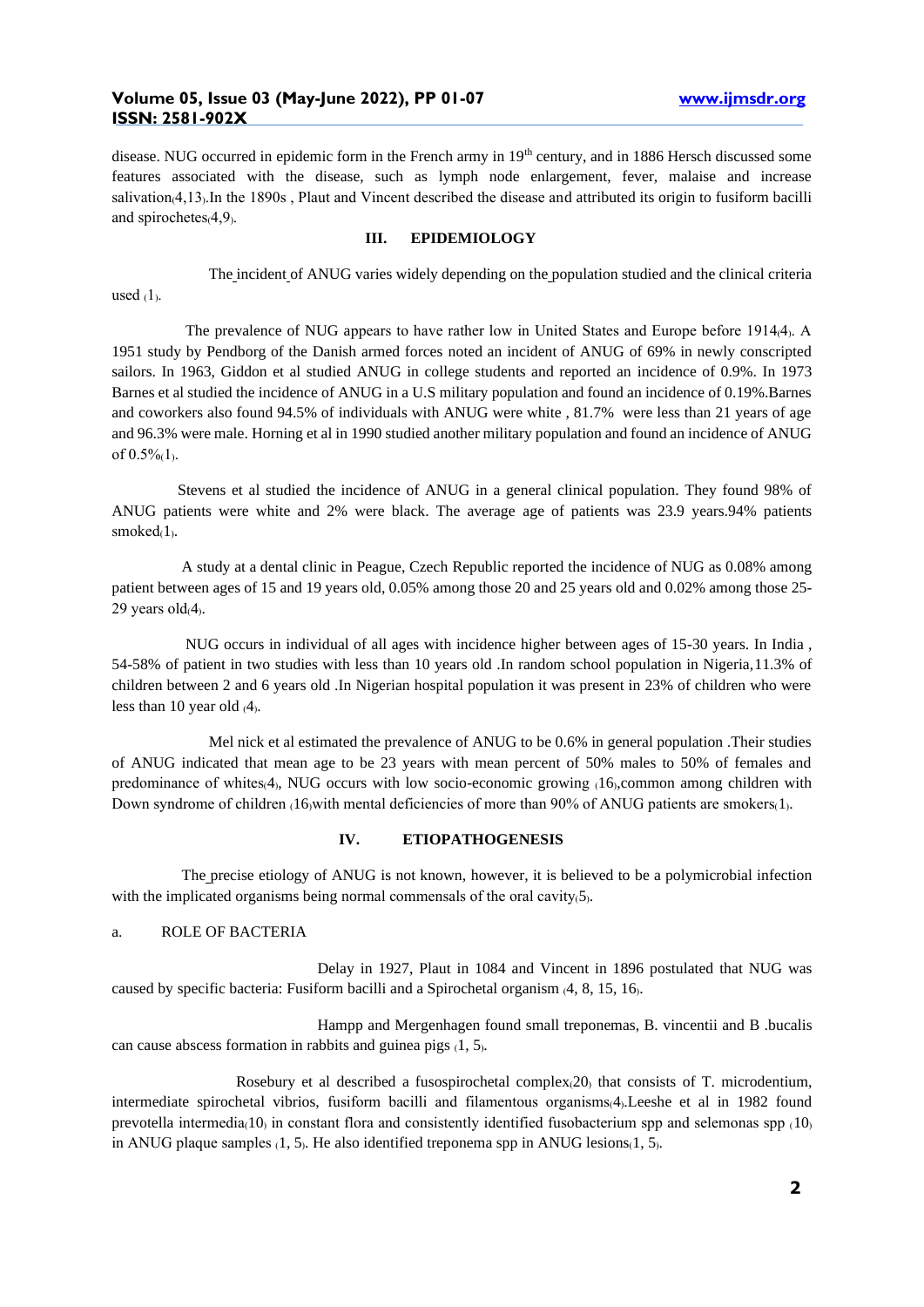Chung et al (1983) found higher IgG and IgM antibody titre to intermediate sized spirochetes and higher IgG titre to B. melaninogencius  $\text{sp}_1(1,5)$  and also higher antibodies titers to P. Intermedia in ANUG. Rowland et al (1993) found lower IgG and IgM serum levels to B. intermedia and elevated IgM titers to 3 treponema spp. Cutler et al (1994) found depressed phagocytosis and killing of P. intermedia and also found fusobacterium in subgingival plaque. Loesche et al cultured and microscopically examined the plaque samples and found treponema spp, fusobacterium spp and bacterioids intermedius $(16)$ . Listgarten and Lewis identified zone of spirochetal invasion in ANUG lesions, noted that large and intermediate sized spirochetes  $(15)$  predominated. Courtois et al (1983) found spirochetal invasion in ANUG  $_1$ . Synergistees bacteria are also seen in NUG in association with spirochates $(17)$ . Both spirochetes and other bacterias are capable of infiltrating viable connective tissue $(14)$ .

 Small oral spirochetes with strict depence on glucuronic acid or galacturonic acid were isolated from patients with periodontitis and ANUG (18). Actively proliferatin cultures of beta-glucuronidase active strains are dominated by thin and very short cells  $(18)$ .Immunohistochemical analysis of the bacterial population has indicated an increased prevalence of T.denticola and pathogen related spirochetes $(18)$ .

 Riviere et al (1991) found pathogen related oral spirochetes in epithelium and connective tissue adjacent to ANUG lesion  $(1)$ .

## b. ROLE OF HOST RESPONSE

 The role of an impaired host response in NUG has long been recognized. Even in the early description of the disease, NUG was associated with physical and emotional stress $(1)$  as well as decreased resistance to infection  $(4)$ .

 Cogen et al reported a study in which the total leukocyte count for both control and ANUG patients were found to be the same, but the patients showed marked depression of polymorphonuclear leukocytes responsiveness in both chemotaxis $(10)$  and phagocytosis $(5,4,13)$ . He found a predominance of plasma cells and lymphocytes in the same lesions rather than  $PMN<sub>5</sub>$ . Alteration in function of leukocytes and lymphocytes(13). Listgaren's study showed predominance of PMNs in ANUG lesions. The Rowland et al study on serum IgG and IgM level in ANUG patients also suggested impaired immune functions in these patients<sub>(5)</sub>.Histologic features show lymphoid cell infiltrate in most cases<sub>(14)</sub>.Protien quantification show increased inflammatory markers $(9)$ . High incidence in HIV positive patients $(5, 10, 13)$ . Furthermore, ANUG is a prominent feature of AIDS patients(13) with ANUG being 20.8 times more likely to have CD4 count less than 200 cells/mm3(5).

#### c. LOCAL PREDISPOSING FACTORS

Predisposing factors include; poor oral hygiene $(16, 20)$ , emotional stress $(20)$ , physical stress $(11, 16)$ , smoking $(16, 20)$  and increased resistance to infection, preexisting gingivitis, injury to gingiva  $(4, 1, 10, 13, 14, 16, 19, 20)$ . Deep periodontal pocket and pericoronal flaps, are particularly vulnerable areas, they offer favorable environment for proliferation of anaerobe fusiform bacilli and spirochetes(4).

Stress $(10)$  causes the release of epinephrine $(20)$ and substance P; a peptide hormone which suppresses both specific and nonspecific immunity $(5)$ . It is common among military cadets, in harsh physical condition  $(5, 13, 20)$ .

 Melnick et al noted that more than 90% of ANUG patient were smokers' .Smoking₍10₎reduce the levels of circulating antibody and depress chemotactic and phagocytic activities. Kardachi and Clarke noted that nicotine from cigarette smoke activated the release of epinephrine in or near vessel walls. Nicotine and epinephrine together cause severe pressor effect than epinephrine alone (1). Pindborg reported that 98% of his patient with NUG were smokers and the frequency of this disease increases (4) with increase in exposure to tobacco smoke  $(10, 4)$ 

 Schluger who described ANUG as a disease of "filth" believes that allow standard of oral hygiene is the most single factor contributing to ANUG. However he does not state the presence of disease is always a result of lack of oral hygiene  $(10)$ on the path of patient but the plaque and debris accumulation occur due to discomfort with oral hygiene practices  $(1,5)$ .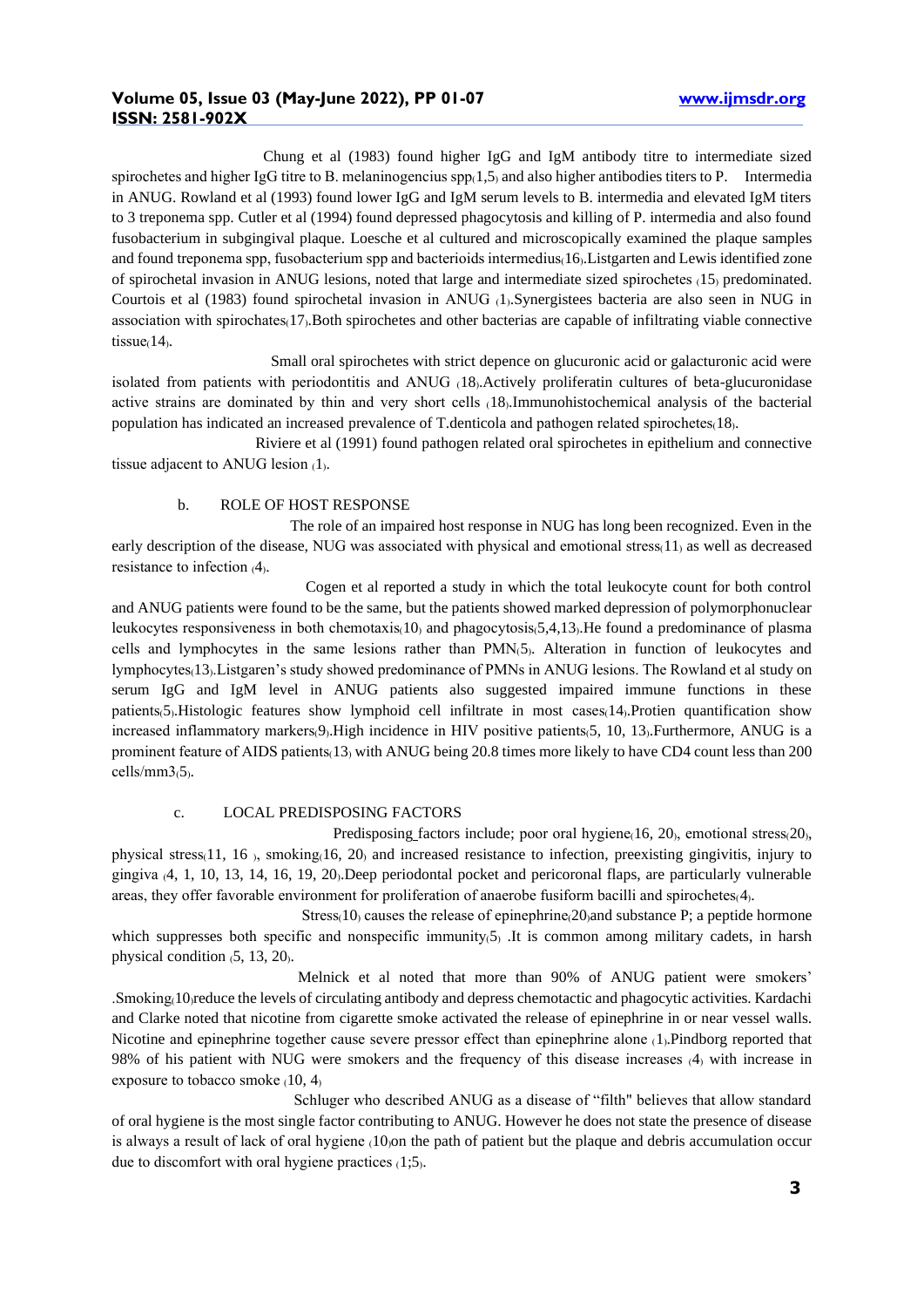#### d. SYTEMIC PREDISPOSING FACTORS

 NUG is not found in a well – nourished individual with a fully functional immune system. Immune deficiency may be related to varying levels of nutritional deficiency $(10, 13)$ , fatigue caused by chronic sleep deficiency $(10)$ , other health habits [alcohol/drug abuse] and systemic disease [eg: diabetes, debilitating infection]  $(4)$ .

## \*NUTRITIONAL DEFICIENCY

Malnutriton $(13, 16, 19)$  impairs innate and adaptive defense mechanism in host with associated dysfunction of the cytokine system $(5)$ . Nutrional deficiencies such as vitamin B and vitamin C accentuate the response of gingival tissue produced by increased pathogenic flora  $(4,6)$ . Several researchers have found an increase in the fusospirochetal flora in patient with nutritionally- deficient diets(6).

#### \*DEBILITATING DISEASE(4)

Systemic disturbances (4)include chronic diseases such as syphilis, cancer, metallic intoxication, severe gastrointestinal disorder, blood dyscrasias such as leukemia, anemia and acquired immunodeficiency syndrome.

## e. PSYCHOSOMATIC FACTORS

 A significant correlation between disease incidence and two personality traits – dominance and abasement – suggest the presence of a  $NUG$  –prone personality $(4)$ . Cohen and coworkers have suggested that s psychiatric disturbance may lead to activation of the hypothalamic pituitary adrenal axis. This result in elevation of serum and urine cortisol depression of lymphocyte and polymorphonuclear leukocytes function that predispose to  $\text{ANUG}(6)$ .

## **V. CLINICAL FEATURES**

 NUG is usually identified as an "acute" disease. NUG often undergoes a diminution in severity without treatment; thereby lead to "subacute stage"(4).NUG can cause tissue destruction that involves the periodontal attachment apparatus, especially in patients with long standing disease or severe immunosuppression. When bone loss occurs, the condition is called necrotizing ulcerative periodontitis  $[NUP]_{4}$ .

### a. ORAL SIGNS

Lesions are characterized by punched out $(13, 12)$ , crater-like depression at the crest of interdental papillae, subsequently involving marginal gingiva and rarely attached gingiva $(10, 4, 6)$ .

 These crates are covered by grayish pseudomembranous slough, which is demarcated from the remaining of mucosa by a pronounced linear erythema $(4, 6)$ .

Gingival hemorrhage and pronounced bleeding $(4, 6, 9)$  on slightest stimulation. Other signs are pain, interdental ulceration, bad taste, fetid odor $(16)$ , and increased salivation $(4, 6, 16)$ . The maxilla and mandible anterior facial gingivae were most often affected $(14, 20)$ .

#### b. ORAL SYMPTOMS

 Lesions are extremely sensitive to touch. Metallic foul taste and the patient is conscious of an excessive amount of "pasty" saliva $(4, 6)$ 

#### c. EXTRAORAL AND SYSTEMIC SIGNS AND SYMPTOMS

 Local lymphadenopathy and slight elevation in temperature are common in mild to moderate stages of disease. In severe cases, high fever, increased pulse rate, leukocytosis, loss of appetite and general lassitude are common $(4, 6, 10)$ .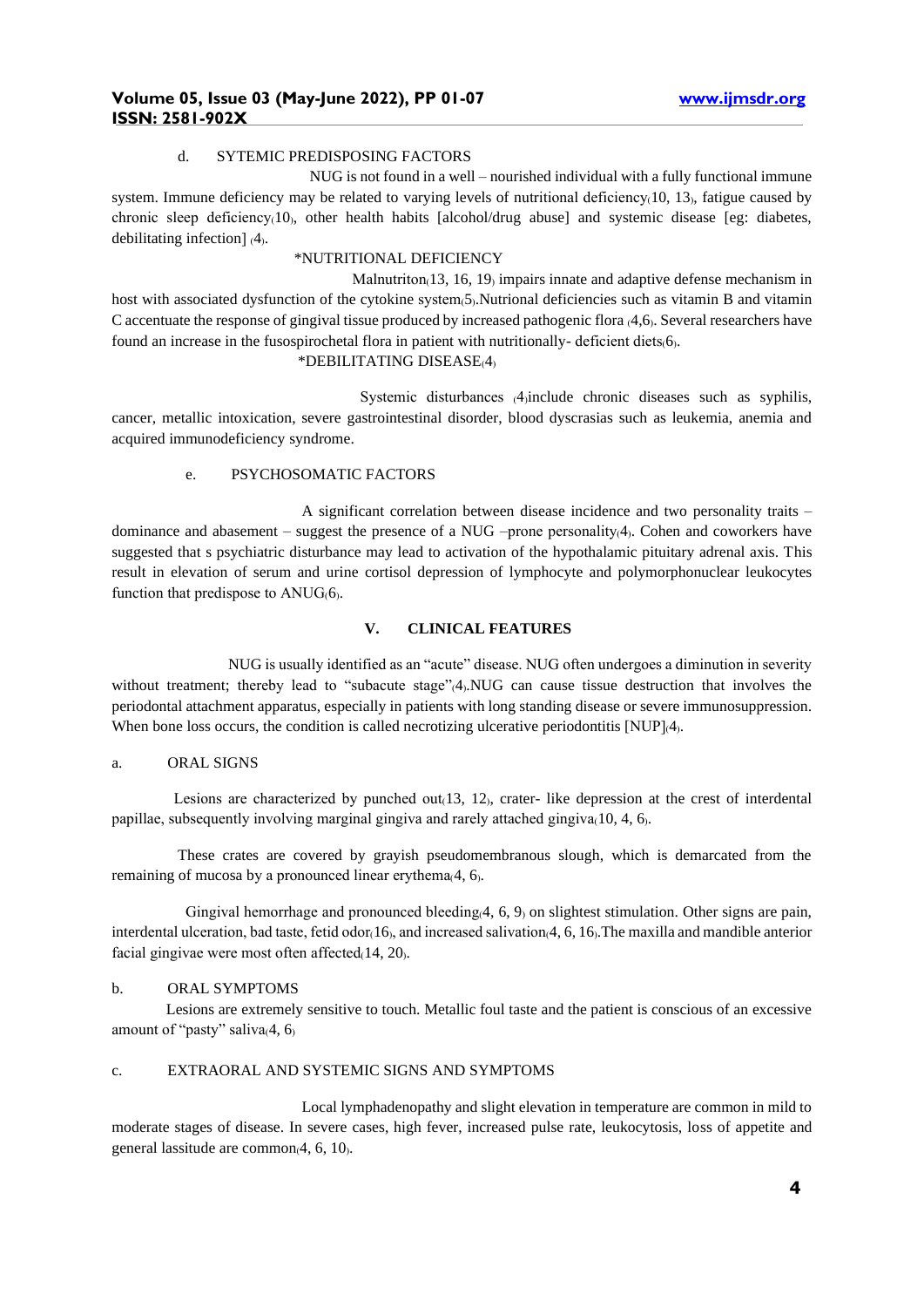#### d. CLINICAL COURSE

- It can vary. Stages in progression of NUG are described by Pindborg and coworkers, the lesion starts as:
- 1. Erosion of tip of interdental papilla
- 2. The lesion involving all of the papilla and also involving the marginal gingiva.
- 3. The attached gingiva also gets involved.
- 4. Exposure of the bone with complete loss of interdental papilla, marginal gingiva and the attached gingiva.

Horning and Cohen extend the staging as following:

Stage 1: Necrosis of the tip of the interdental papilla (93%)

Stage 2: Necrosis of the entire papilla [19%]

State 3: Necrosis extending to the marginal gingiva [21%]

State 4: Necrosis of the attached gingiva [1%]

State 5: Necrosis involving the buccal and labial mucosa [6%]

Stage 6: Necrosis exposing alveolar bone [1%]

Stage 7: Necrosis performing skin of the cheek [0%]

#### e. HISTOPATHOLOGY

 Microscopically, the NUG lesion is a nonspecific acute necrotizing inflammation of the gingival margin that involves both the stratified squamous epithelium and the underlying connective tissue $(4)$ .

# VI. RELATION OF BACTERIA TO NECROTIZING ULCERATIVE GINGIVITIS LESION<sub>(4, 6</sub>, **10, 13, 15₎**

 Zone I: Bacterial zone: it is the most superficial zone, consist of varied bacteria, including a few spirochetes of small, medium- sized and large types.

 Zone II: Neutrophil rich zone: Contains numerous leukocytes predominantly neutrophil with bacteria including spirochetes of various types.

 Zone III: Necrotic zone: Consist of a dead tissue cell, remnants of connective tissue fragments and numerous spirochetes.

 Zone IV: Zone of spirochetal infiltration: Consist of a well preserved tissue infiltration with spirochetes of intermediate and large – sized without other organism.

### **VII. DIAGNOSIS**

 Diagnosisis based on clinical finding of gingival pain, ulceration and bleeding. Bacterial studies are useful for the differential diagnosis of NUG and specific infections of the oral cavity $(4)$ .

 Some bacterial species like *Porphyromonas gingivalis*, *Actinomyces gerencseriae, Prevotella intermedia, Prevotella nigrescens* have been detected using "fluorescence" insitu hybridization [FISH] or immune fluorescence[IF]. Image acquisition and analysis of stained bacteria and statistical analysis between quantitative protein assay and FISH staining $(9)$ .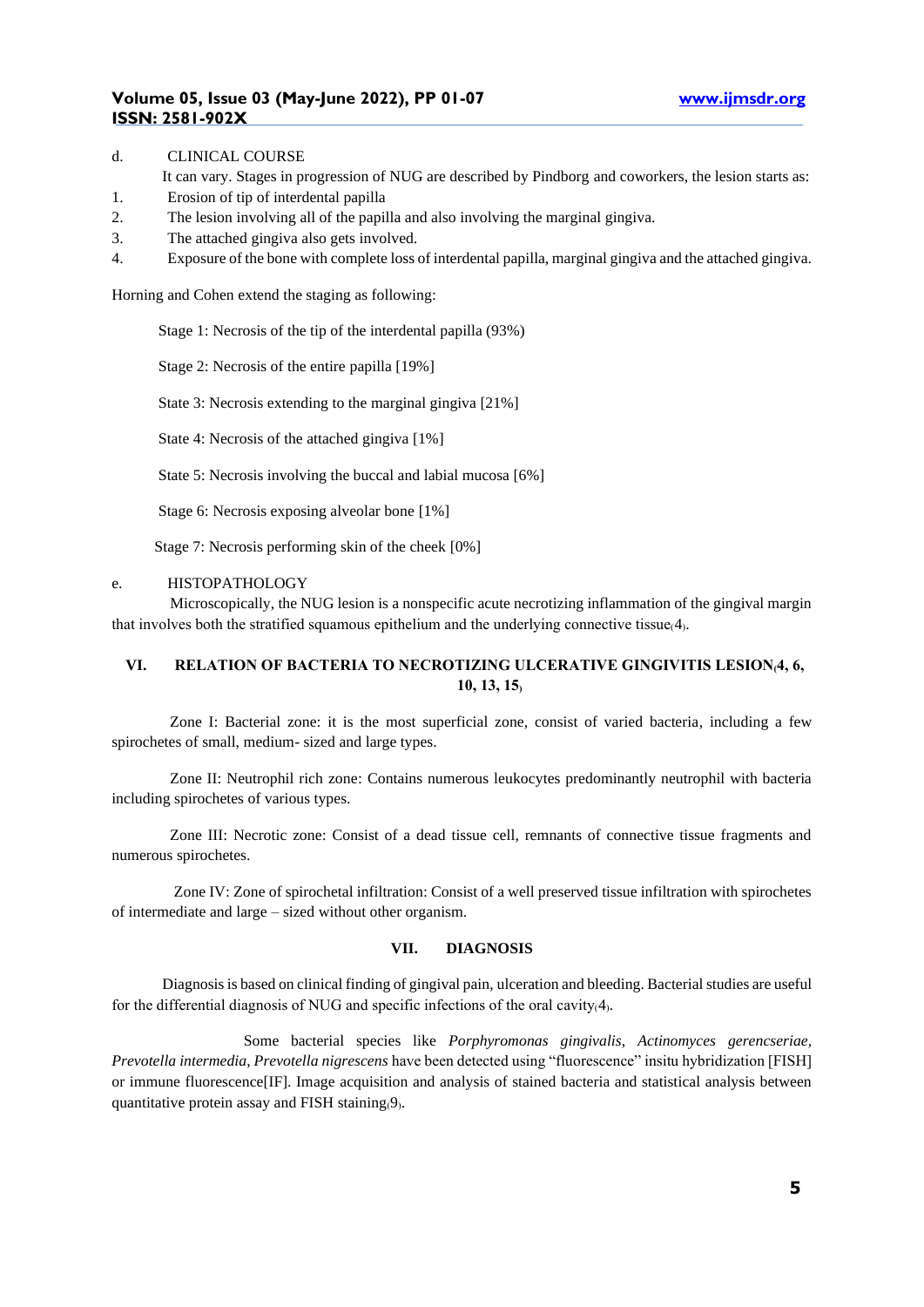#### -DIFFERENTIAL DIAGNOSIS(6)

- a. Gonococcal stomatitis
- b. Agranulocytosis
- c. Vincent's angina
- d. Desquamative gingivitis
- e. Acute necroting ulcerative gingivitis in leukemia
- f. Acute necrotizing ulcerative gingivitis in AIDS
- g. Streptococcal gingivostomatitis

#### **VIII. TREATMENT**

During  $1<sup>st</sup>$  three decades of  $20<sup>th</sup>$  century vaccines were used systemically or locally in periodontal tissues. These includes pure culture of streptococci and other oral organism, autogenously vaccines and stock vaccine such as van cott's vaccine, Goldenberg's vaccines or Inava endocorps vaccine(8).

Treatment can be given by the non-ambulatory and ambulatory condition of patient $(6)$ . Other techniques include the use of UV light, electrochemical techniques  $\delta$ . Control of systemic factors such as smoking, adequate sleep, reduction of stress $(12)$ .

Instruction in proper oral hygiene measures $(10, 19)$  including frequent oral rinses with saline or dilute hydrogen peroxide, should be stressed $(1, 6)$ . Scaling and root planning $(13)$ , and has an obvious advantage in the esthetic result $(2, 7)$ . Hand scaling $(13)$ of teeth have been augmented with ultrasonic instrumentation. Repeated curettage are established for regeneration of papilla $(1, 2, 6, 7)$ .

For the treatment include gingival surgery, gingivoplasty(1, 2, 6, 10). Chemotherapeutic agents used are chlorhexidine gluconate $(2,7)$ , analgesics $(6)$ , pencillins and metronidazole $(11, 1, 7, 10, 19)$ . Nutrional supplements such as vitamin B, vitamin C are also given $(6)$ . Newer method include "local oxygen therapy" $(10)$ .

#### **IX. COMMUNICABILITY**

 The occurrence of NUG in epidemic like out breaks does not necessarily mean that it is contagious. The affected groups may be afflicted by the disease as a result of common predisposing factors rather than because of its spread from person to person. In all likelihood, both a predispose immunocompromised host and the presence of appropriate bacteria are necessary for the production of this disease $(4)$ .

## **X. SUMMARY**

Specific acute periodontal disease $(10)$ . Affects primarily young adult $(11, 16, 17)$ whites.Sex distribution is equal. Poor oral hygiene increases the bacterial population, especially large and intermediate spirochetes. Mental and physical stress increases susceptibility to infection and increases the production of corticosteroids, depressed chemotaxis and altered IgG and IgM serum levels to the flora of ANUG. Smoking reduces blood flow to gingival tissues, reduces circulating antibody $(1)$ .

 Chemotherapeutics such as metronidazole, penicillin are effective. Eradicating malnutrition, improving oral hygiene status $(10)$ are ways of preventing this disease $(5)$ . Use of minimally invasive tools, such as digital dentistry can help to avoid microbial infections(9).